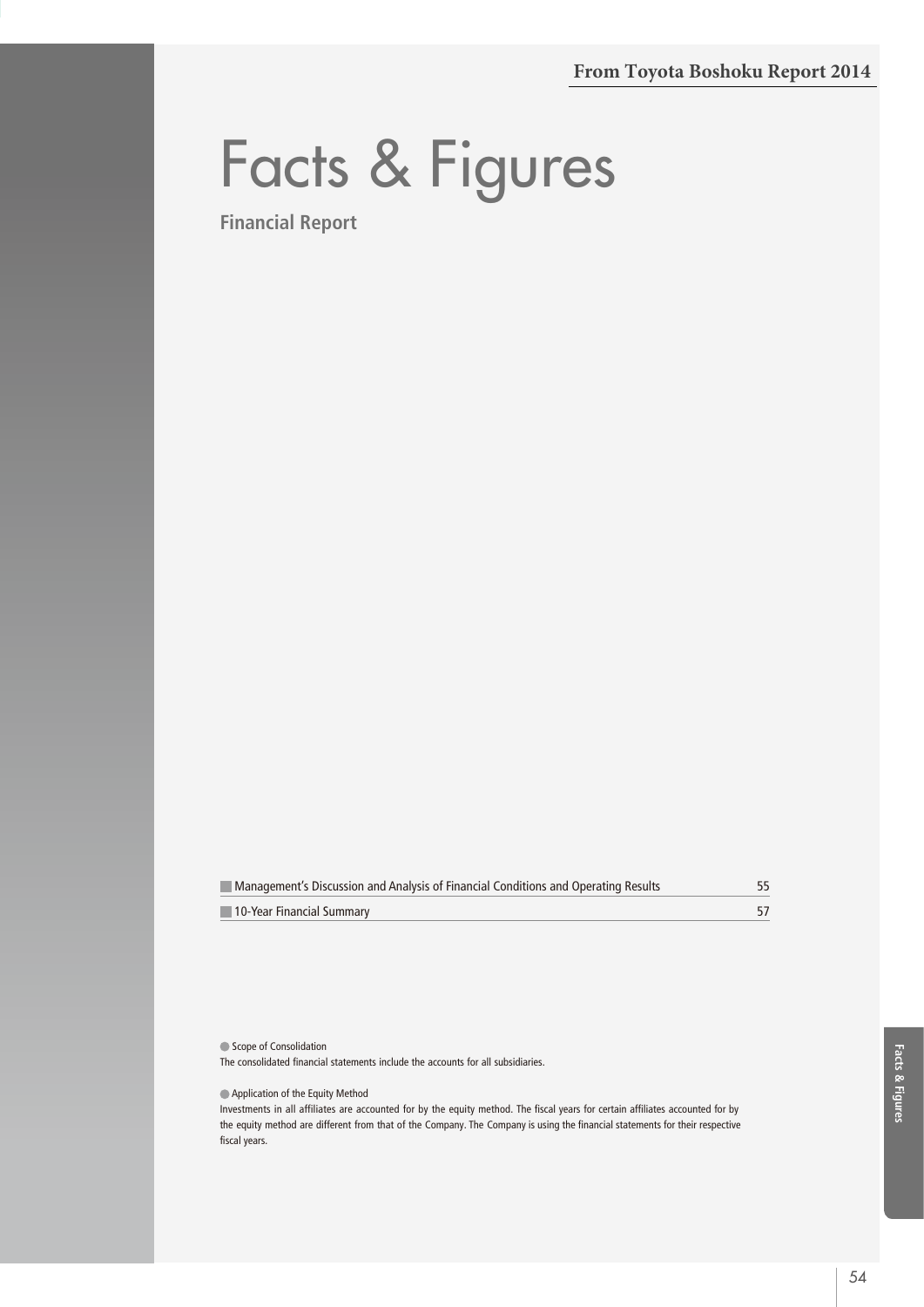#### **Overview of fiscal year**

In the automobile industry during the fiscal year under review (year ended March 31, 2014), despite growth in production volume in the United States, difficult conditions continued in other regions, beginning with emerging countries. In Japan, favourable sales of automobiles were underpinned by a last-minute surge in demand prior to an increase in the consumption tax rate. Alternatively, lingering concern over the impact of a reactionary decline in demand following the tax increase is leading to ongoing uncertainties.

Under these circumstances, the Toyota Boshoku group worked in unison with a never-give-up spirit to undertake a host of tasks that included meeting the challenge of entering new business fields, securing new customers and further expanding business in emerging countries, which are expected to sustain growth in the future. As challenges undertaken for entering new business fields, we leveraged the technologies cultivated in automobile seats to develop railway seats that realise a sense of luxury and comfort, and these seats have been installed in the Gran Class of the Hokuriku Shinkansen (Bullet train). Similarly, we applied textile techniques, which relate back to the origin of our business in textiles, to develop and commence sales of Nunokabe, a wall decoration for home interiors that has superb design features and a high-grade sense.

Regarding activities for securing new customers, we established interior components production companies near production bases of automakers we serve as we worked to build a solid business foundation. Specifically, we built a structure for responding quickly and flexibly to the needs of customers by establishing Shenyang Toyota Boshoku Automotive Parts in China in July 2013, Boshoku Automotive (Thailand) in Thailand in November and Toyota Boshoku Relan India in India in March 2014. As initiatives for further expanding business in emerging countries, we set up a production structure with the establishment of Toyota Boshoku Lao, our first production base in Laos, in April 2013, and Thal Boshoku Pakistan, our first base in Pakistan, in August. At the same time, we worked to realise highly cost competitive manufacturing by establishing Heyuan Toyota Boshoku Automotive Parts in China.

■ Net sales



Due to such factors as increased unit production in The Americas and the impact of exchange rates, consolidated net sales of the Toyota Boshoku group increased 138,902 million yen (12.9%) to 1,218,399 million yen.

## **Operating income**

Despite such income-reducing factors as the impact of product price fluctuations as well as increases in miscellaneous expenses and R&D expenses, operating income increased 3,520 million yen (13.9%) to 28,823 million yen due to such factors as the implementation of rationalisation measures and increased production and higher revenue.

# **Non-operating income (expenses) and ordinary income**

Non-operating income increased 3,448 million yen (26.8%) from the previous fiscal year to 16,328 million yen.

Non-operating expenses increased 588 million yen (13.8%) to 4,856 million yen due to an increase in loss on disposal of noncurrent assets.

As a result, ordinary income amounted to 40,294 million yen and the ordinary income margin was 3.3%.

## **Extraordinary income or loss, Income taxes and Income taxes–deferred**

An extraordinary loss of 4,871 million yen was recorded due to such factors as an impairment loss on noncurrent assets in the Europe & Africa region.

Income taxes and income taxes–deferred increased 3,454 million yen (30.8%) to 14,662 million yen. The ratio of income before income taxes and minority interest increased from 34.1% in the previous fiscal year to 41.4%.



\*Adjusted amounts for transactions among regions are not included.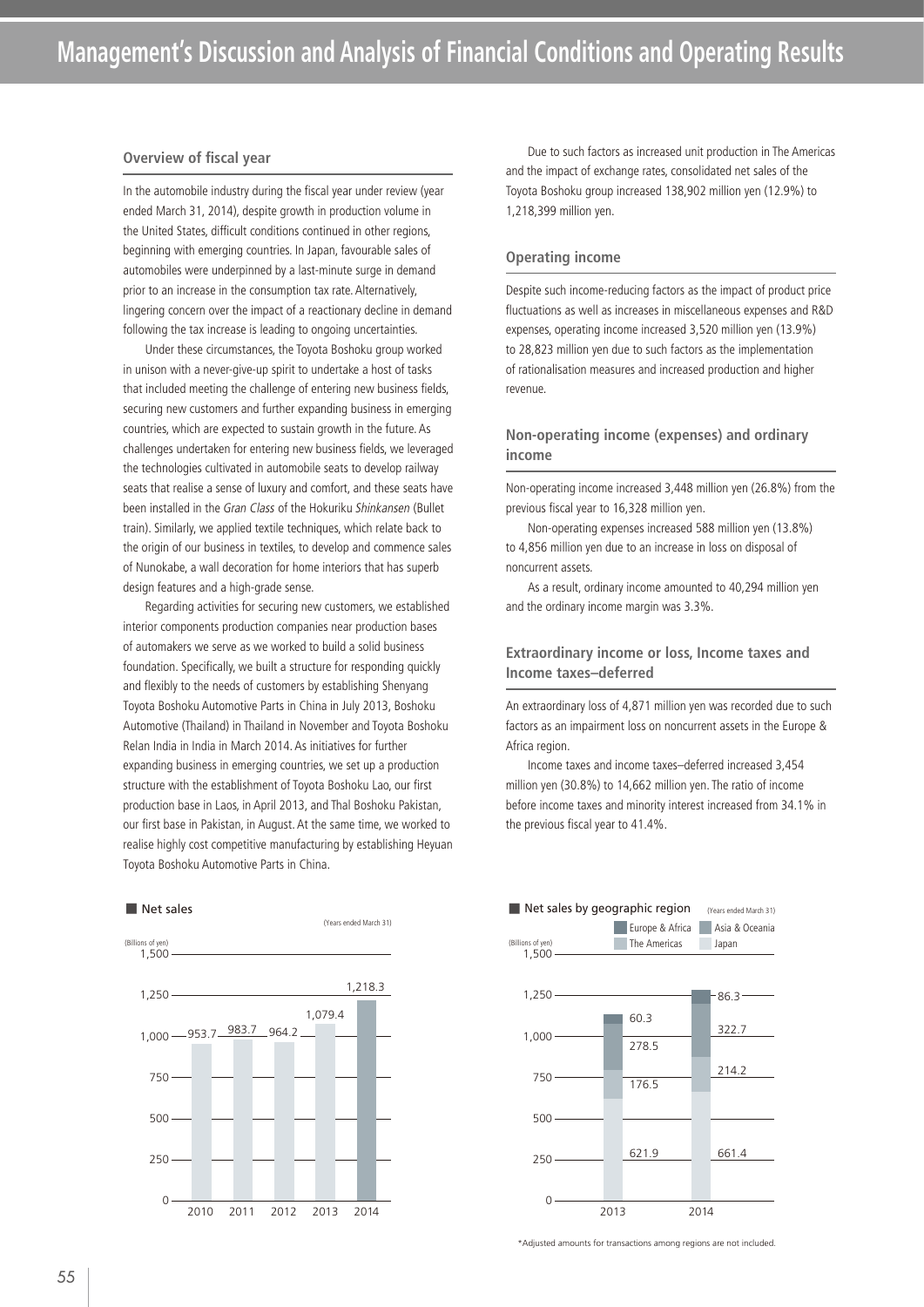## **Minority interest in net income of subsidiaries**

Minority interest in net income of subsidiaries rose 2,318 million yen (39.8%) to 8,149 million yen due mainly to an increase in profits at consolidated subsidiaries in Asia & Oceania.

### **Net income**

Net income decreased 3,181 million yen (20.1%) to 12,610 million yen from the previous fiscal year. Net income per share was 68.05 yen.

#### **Assets, liabilities and net assets**

Total assets at fiscal year-end increased 75,053 million yen to 659,008 million yen from the previous fiscal year-end due to an increase in notes and accounts receivable—trade and a rise in property, plant and equipment along with an increase in capital investment.

On the other hand, total liabilities increased 46,712 million yen from the end of the previous fiscal year to 409,926 million yen owing to a rise in notes and accounts payable—trade. Total net assets increased 28,342 million yen from the end of the previous fiscal year to 249,082 million yen.

## **Cash flows**

Net cash provided by operating activities amounted to 49,590 million yen. Despite such cash-decreasing factors as income taxes paid of 14,441 million yen and an increase in notes and accounts receivable—trade of 12,195 million yen, the increase in cash resulted mainly from income before income taxes of 35,422 million yen and depreciation and amortisation of 36,302 million yen.

Net cash used in investing activities was 51,867 million yen. Although there were such cash-increasing factors as proceeds from sales of property, plant and equipment of 3,687 million yen

#### ■ Operating income



and purchase of subsidiaries' shares resulting in changes in scope of consolidation of 3,505 million yen, this was due to such cash outflows as purchase of property, plant and equipment of 51,112 million yen and payments into time deposits of 8,551 million yen.

Net cash used in financing activities was 5,636 million yen. Despite proceeds from the issue of corporate bonds of 20,000 million yen, this was due mainly to such cash-reducing factors as repayments of long-term loans payable of 19,827 million yen and cash dividends paid to minority shareholders of 5,408 million yen.

As a result, cash and cash equivalents at end of year decreased 2,675 million yen (2.1%) from the previous fiscal year-end to 126,648 million yen.

## **Capital expenditures**

During the fiscal year under review, total capital expenditures amounted to 51,116 million yen and these investments were concentrated on measures for new products and for rationalising and upgrading production facilities. These consisted mainly of capital expenditures at the Company as well as its consolidated subsidiaries in China and Asia.

Capital expenditures in Japan amounted to 16,888 million yen and were for measures for new products, rationalising and upgrading production facilities and establishing the Company's Tajimi Technical Centre.

Capital expenditures in The Americas amounted to 8,902 million yen and were mainly for measures for new products and for rationalising and upgrading production facilities.

Capital expenditures in Asia & Oceania amounted to 20,516 million yen and were mainly for measures for new products, rationalising and upgrading production facilities and for the establishment of the headquarters and R&D centre at Toyota Boshuku (China).

Capital expenditures in Europe & Africa were 4,808 million yen and were mainly for measures for new products and rationalising and upgrading production facilities.

# ■ Net income/Return on equity

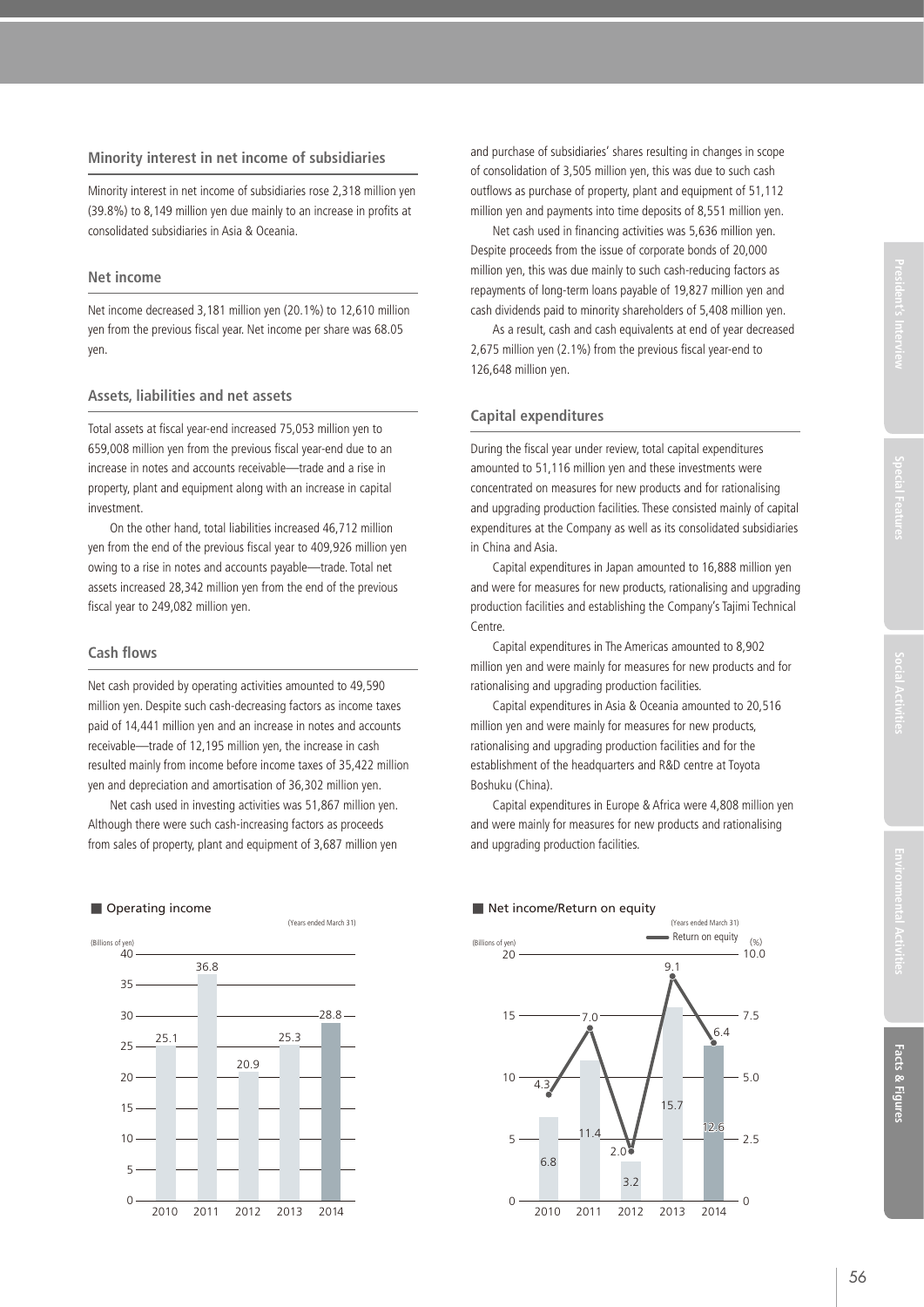|                                                  | 2014        |          | 2013      |   | 2012              |   | 2011    |  |
|--------------------------------------------------|-------------|----------|-----------|---|-------------------|---|---------|--|
| Net sales                                        | ¥ 1,218,399 | ¥        | 1,079,497 | ¥ | 964,295           | ¥ | 983,727 |  |
| Operating income                                 | 28,823      |          | 25,302    |   | 20,910            |   | 36,856  |  |
| Ordinary income                                  | 40,294      |          | 33,914    |   | 23,225            |   | 36,027  |  |
| Net income (loss)                                | 12,610      |          | 15,792    |   | 3,232             |   | 11,466  |  |
| Total net assets                                 | 249,082     |          | 220,740   |   | 190,347           |   | 196,992 |  |
| Capital stock                                    | 8,400       |          | 8,400     |   | 8,400             |   | 8,400   |  |
| Total assets                                     | 659,008     |          | 583,955   |   | 597,654           |   | 504,472 |  |
| Capital expenditures                             | 51,116      |          | 36,805    |   | 37,583            |   | 41,229  |  |
| Depreciation and amortisation                    | 36,302      |          | 32,744    |   | 31,529            |   | 32,342  |  |
| R&D expenses                                     | 40,189      |          | 36,321    |   | 32,543            |   | 32,434  |  |
|                                                  |             |          |           |   |                   |   |         |  |
| Per Share Data (Yen)                             |             |          |           |   |                   |   |         |  |
| Net income (loss) (Basic)                        | 68.05       | $\angle$ | 85.23     | ¥ | 17.45             | ¥ | 61.82   |  |
| Net income (Diluted) (Note 4)                    |             |          |           |   | $\hspace{0.05cm}$ |   | 61.82   |  |
| Cash dividends                                   | 18.00       |          | 18.00     |   | 16.00             |   | 16.00   |  |
| Net assets                                       | 1,115.69    |          | 1,010.49  |   | 868.93            |   | 890.78  |  |
| Financial Indicators (%)                         |             |          |           |   |                   |   |         |  |
| Operating income to net sales                    | 2.4         |          | 2.3       |   | 2.2               |   | 3.7     |  |
| Ordinary income to net sales                     | 3.3         |          | 3.1       |   | 2.4               |   | 3.7     |  |
| Return on equity (ROE)                           | 6.4         |          | 9.1       |   | 2.0               |   | 7.0     |  |
| Shareholders' Equity (at fiscal year-end)        |             |          |           |   |                   |   |         |  |
| Number of shares issued (Thousands)              | 187,665     |          | 187,665   |   | 187,665           |   | 187,665 |  |
| Share price (Yen)                                | 1,043       | ¥        | 1,320     | ¥ | 976               | ¥ | 1,197   |  |
| Market capitalisation (Millions of yen) (Note 5) | 195,735     | ⊻        | 247,717   | ¥ | 183,161           | ¥ | 224,635 |  |
| Number of employees                              | 38,198      |          | 32,986    |   | 31,883            |   | 27,856  |  |
|                                                  |             |          |           |   |                   |   |         |  |

Notes 1. Despite the existence of latent shares, net income per share after adjustment for latent shares in fiscal 2009 is not stated because of a net loss per share.

2. Effective from 2007, "Accounting Standard for Presentation of Net Assets in the Balance Sheet" (Accounting Standards Board of Japan Statement No. 5) and "Guidance on<br>Accounting Standard for Presentation of Net Assets in October 1, 2004 to March 31, 2005) are for the new Toyota Boshoku Corporation.



#### ■ Net income/Net income to sales